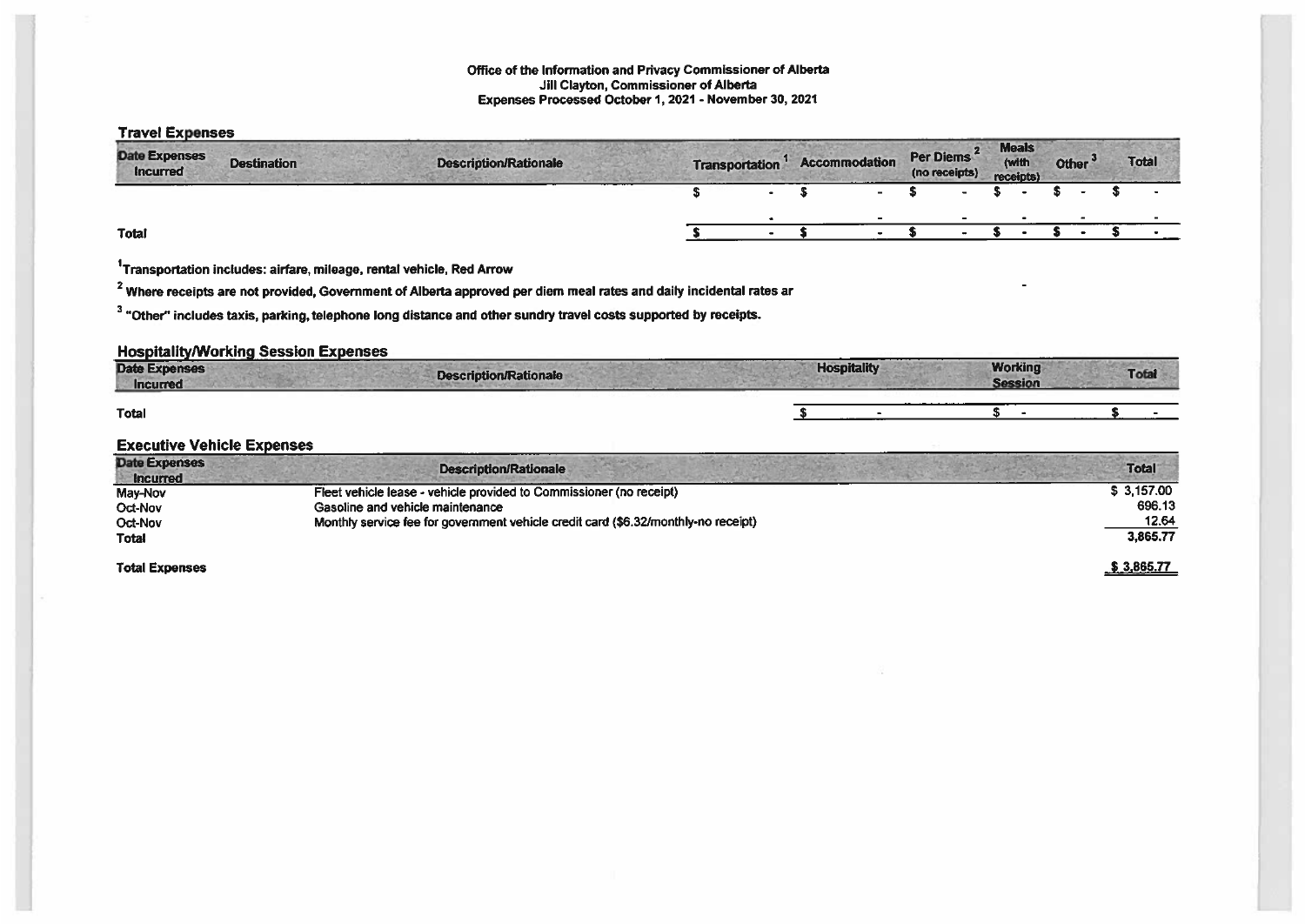#### Himilimum 4823 CENT8E ST HU CALGARY **AB T2E 2Z6**

AT RESIDENCE AND A

 $\mathbb{E}[\mathbb{E}^2\mathbb{E}]=\mathbb{E}\mathbb{E}[-\mathbb{E}\times \mathbb{E}].$ 

| ESSO EXPRESS PAY                  |
|-----------------------------------|
| 2021-09-05 15:47:00               |
| TRANS #:<br>628373                |
| <b>:#KOITAT2</b><br>00302334      |
| GST #:<br>R119335453              |
| PUMP<br>7                         |
| \$ 60.81<br>REGLR                 |
| 45.413L AT \$1.339/L              |
| \$<br><b>GST INCLUDED</b><br>2.90 |
| \$<br>TOTAL<br>60.81              |
| AR I<br>60.81                     |

TYPE: PURCHASE AR! \*\*\*\*\*\*\*\*\*\*\* REFERENCE #: 66445251 S INUOICE NO: (138366  $AUTH: 210863$ 

APPROUED — THANK YOU ODOMETER: 34738

LOYALTY: NO

GET ON THE ROAD TO MORE REWARDS DY EARNING ESSO EXTRA OR PC OPTIMUM POINTS ON GAS, CAR WASHES, AND ELIGIBLE CONUENIENCE PURCHASES? PC OPTIMUM INQUIRIES: 1—866—727—6468 IMPERIAL INQUIRIES: 1—800—567—3776

RECONCILIATION ID: 0027086



(5) 試験時間 28番23 プー

 $\delta$  of  $\delta$  scalars in distance and  $\gamma$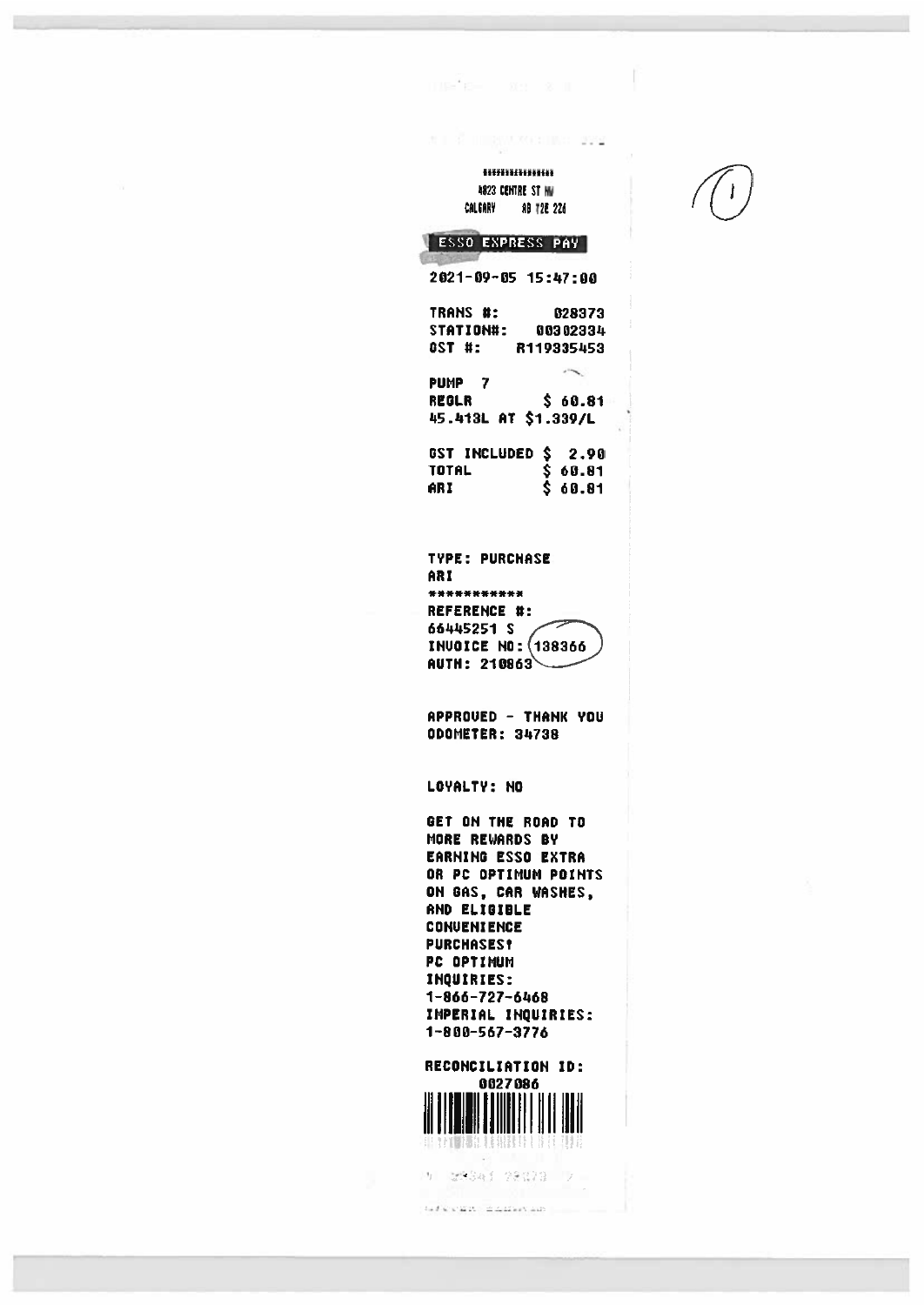TERRATION RECORD

### GRASSWOOD ESSO

**BABBAHARIER HUY 11 S** SASKATOON SK SZK 4E3

## ESSO EXPRESS PAY

 $2021 - 09 - 11$  17:03:00

TRANS #: 130755 STATION#: 00303504 GST #: R101745552 GSTU #: R101745552

PUMP<sub>7</sub> **EREG**  $$53.91$ 40.874L AT \$1.319/L

GST INCLUDED \$ 2.57 TOTAL \$ 53.91 ARI  $$53.91$ 

TYPE: PURCHASE ARI \*\*\*\*\*\*\*\*\*\* REFERENCE #: 66443844 \$ INVOICE NO: 109523 **AUTH: 237868** 

APPROVED - THANK YOU 000FETER: 35606

LOYALTY: NO

GET ON THE ROAD TO MORE REWARDS BY EARNING ESSO EXTRA OR PC OPTINUM POINTS ON GAS, CAR WASHES, AND ELIGIBLE **CONVENIENCE PURCHASES!** PC OPTIMUM INQUIRIES:  $1 - 866 - 727 - 6468$ IMPERIAL INQUIRIES: 1 800 561 3776

ECONCILIATION ID: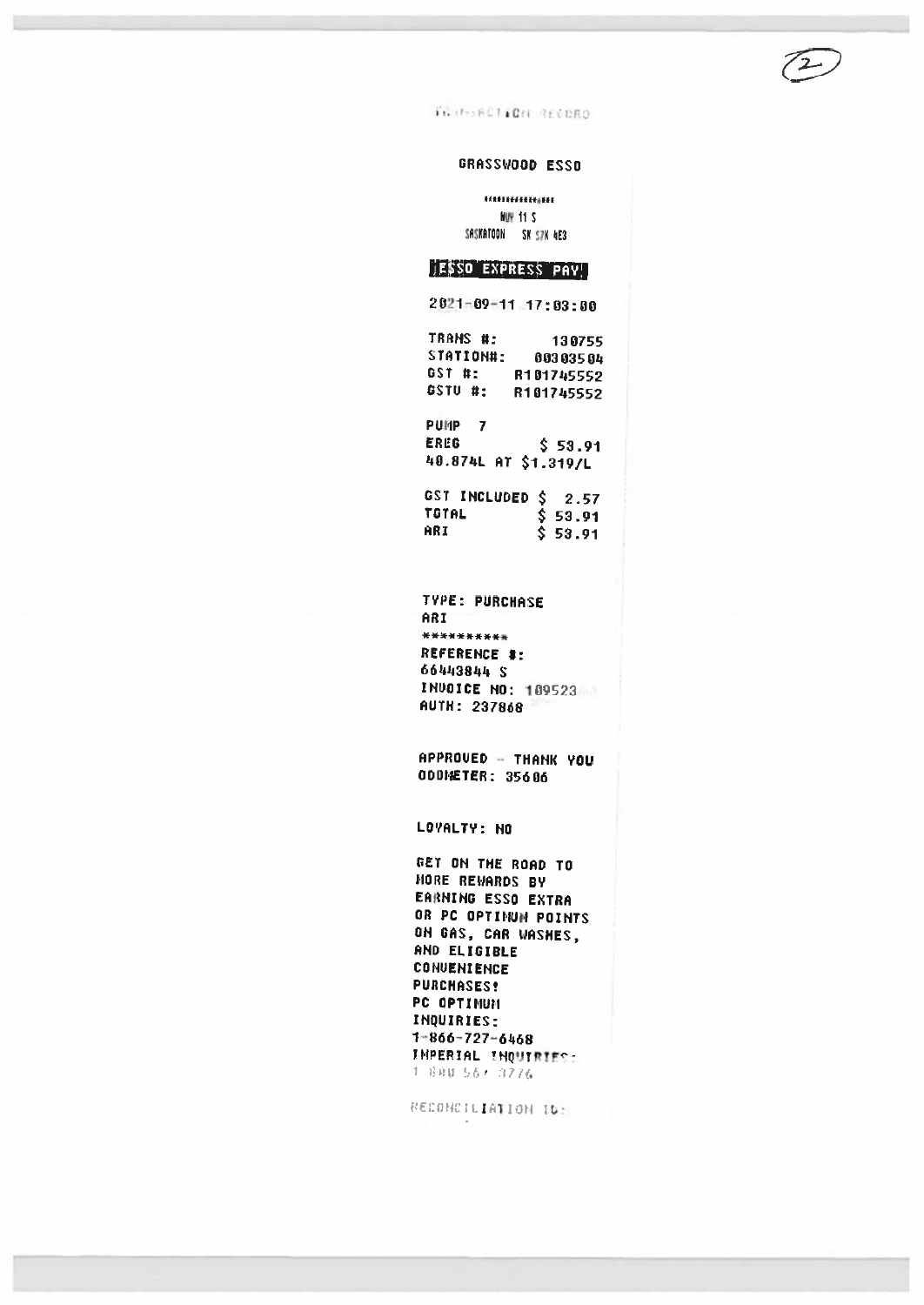#### TRANSACTION RECORD

ESSO EXPRESS PAY 202L-O2-17 09:33:00 TRANS #: 388528 Station#: 00323749 GST #: 0727852527 GSTV #: R727852527 PUMP B EREG \$ 54.07 40.682L AT \$1.329/L GST INCLUDED \$ 2.57<br>TOTAL \$ 54.07 ARE \$ 54.01 Type: PURCHASE<br>ARI<br>\*\*\*\*\*\*\*\*\*\*\*\* **REFERENCE #** 66450724 S INVOICE NO: 060435 AUTH: 230469 APPROVED — THANK YOU ODOMETER: 36077 Loyalty: NO Get on the road to more rewards by<br>earning Esso Extra or PC Optiwuw points on gas, car washes<br>and eligible<br>convenience<br>purchases!<br>Inquiries:<br>Inquiries:<br>1-866-727-6468 Imperial Inquiries<br>1-800-567-3776 Reconciliation ID<br>- 0072172 4 231491 88528 1 Missed earning<br>loyalty points on<br>this transaction? Present barcode instore at this location within 7 days of purchase to<br>add loyalty.

 $\frac{1}{\|f\|_{\infty}}$  IMPORTANT  $\frac{1}{\|f\|_{\infty}}$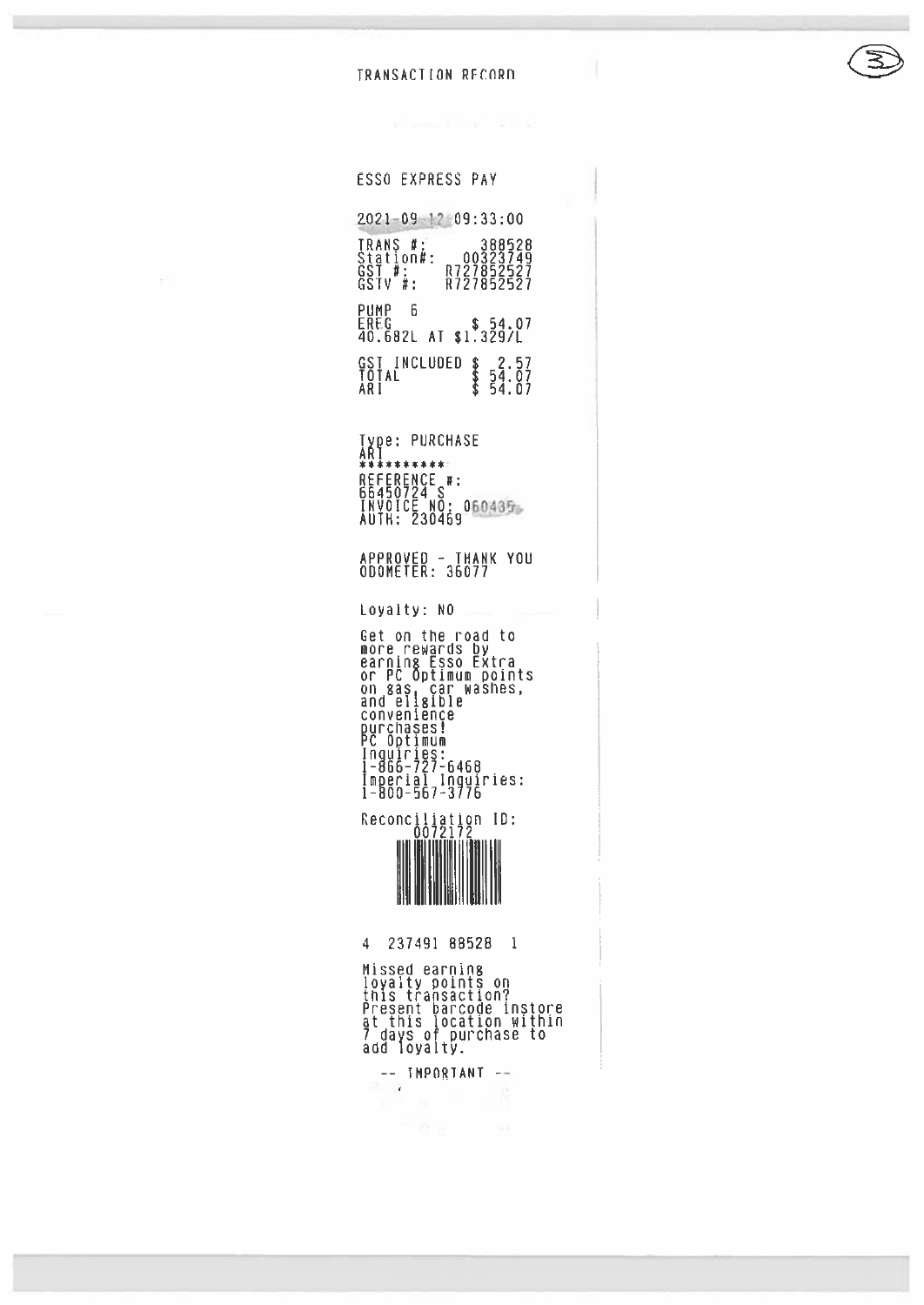# ESSO CIRCLE K

ü

 $\frac{1}{t}$ 

 $\alpha$  is a state of  $\alpha$  $\gamma_{\rm B}$ gg atal $\eta_{\rm c}$ **SHORES BY BEFTS INC.** 

# **ESSO EXPRESS PAY**

| $2021 - 09 - 13 - 17:84:88$<br>$-268430$<br>TRANS #:<br>TRANS #:<br>STATION#: 80303971<br>----- #: R104855408                                                                                                                                                                                 |  |
|-----------------------------------------------------------------------------------------------------------------------------------------------------------------------------------------------------------------------------------------------------------------------------------------------|--|
| PUMP <sub>3</sub><br>\$59.17<br>REGLR<br>48.364L AT \$1.466/L                                                                                                                                                                                                                                 |  |
| $$6.81$<br>$$9.17$<br>HST INCLUDED<br>TOTAL<br>\$59.17<br>ARI                                                                                                                                                                                                                                 |  |
| <b>TYPE: PURCHASE</b><br>ARI<br>**********<br>REFERENCE #:<br>66442483 S<br>INUGICE NO: 112071<br><b>AUTH: 243829</b>                                                                                                                                                                         |  |
| APPROUED - THANK YOU<br>ODOMETER: 37176                                                                                                                                                                                                                                                       |  |
| LOYALTY: NO<br>GET ON THE ROAD TO<br><b>MORE REWARDS BY</b><br><b>EARNING ESSO EXTRA</b><br>OR PC OPTIMUM POINTS<br>ON GAS, CAR WASHES,<br>AND ELIGIBLE<br>CONVENIENCE<br><b>PURCHASES!</b><br>PC.<br>OPTIMUM<br><b>INQUIRIES:</b><br>1-866-727-6468<br>IMPERIAL INQUIRIES:<br>1-800-567-3776 |  |
| RECONCILIATION ID:<br>0023195                                                                                                                                                                                                                                                                 |  |

4 39711 68438 6

**HISSED EARNING**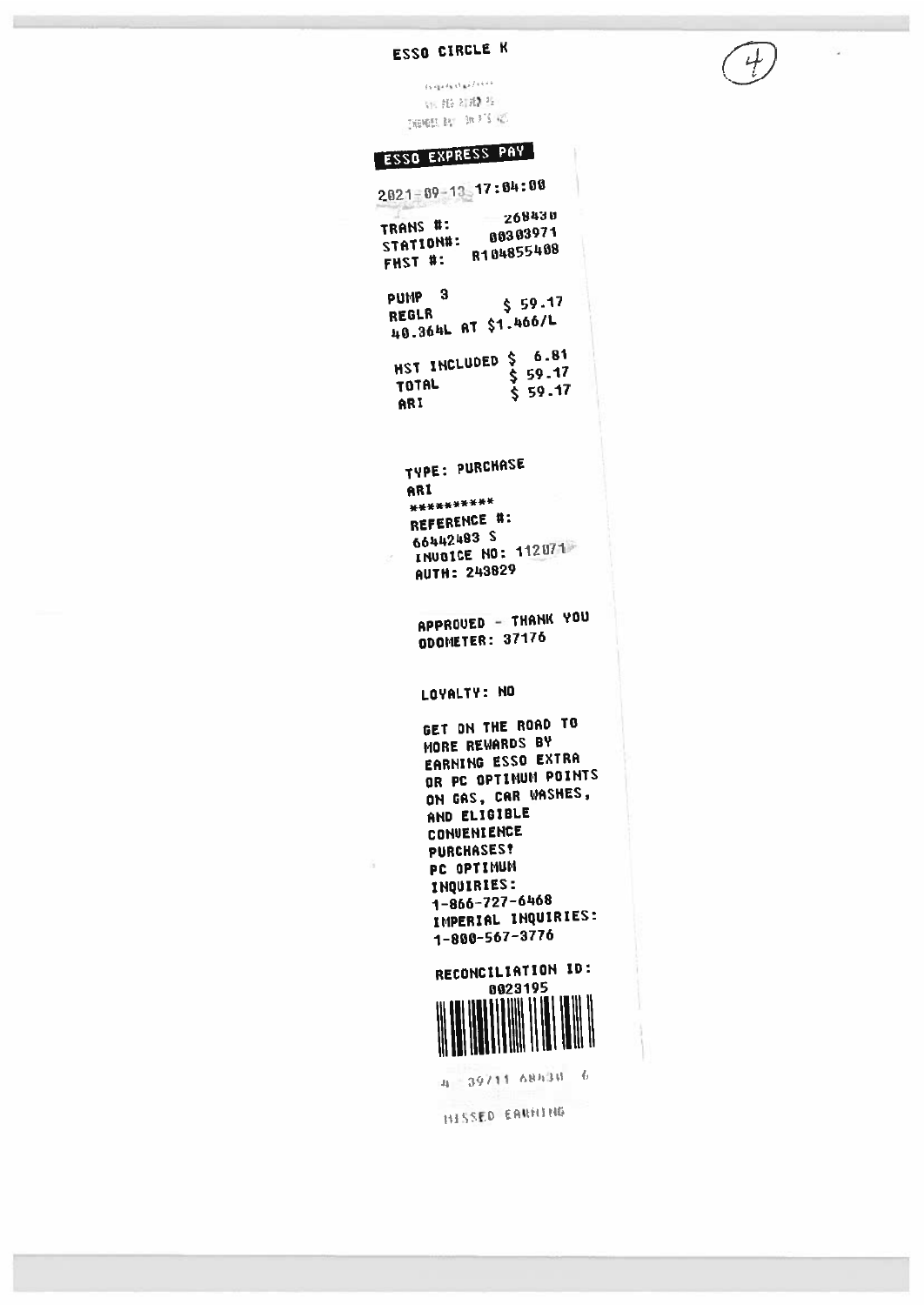

TRANSACTION RECORD DAVIDSON FUELS<br>
\*\*\*\*\*\*\*\*\*\*\*\*\*<br>
54 PINEWOOD OR<br>
0N POS IKU

DATE: 2021-09 14% TIME:  $10:31:00$ Paypoint: 01K<br>Station#: 00303117 [RANS #: 053750<br>FHST: R101441731

| FUEL<br>Pump 5<br>EREG                        |                      | $(L)$ (\$/L) | (S)            |
|-----------------------------------------------|----------------------|--------------|----------------|
| <b>FOTAL</b><br><b>CREDIT CARD</b>            | $35.776$ 1.479<br>\$ |              | 52.91<br>52.91 |
| + HST INCLUDED IN FUEL \$<br>PURCHASE<br>AD F | \$.                  | 6.09         | 52.91          |

ARI \*\*\*\*<br>REFERENCE #: 66428284 S<br>INVOICE NO: 205183<br>AUTH #: 243015 \*\*\*\*\*\*\*\*\* APPROVED - THANK YOU<br>ODOMETER: 37650

Retain Inis Copy For Your Revords --- Customer's Copy ---

Reconciliation ID:

 $\overline{4}$ 



 $\overline{5}$ 

Gat on the road to more rewards by<br>earning Esso Extra or PC Optimum points<br>on yas, car washes, and eligible<br>convenience purchases!

РС Орtimum Inquiries: 1-866-727-6468<br>Imperial Inquiries: 1-800-567-3776

Thank You Come Again<br>Esso 4 Life

H - HST @ 13.0000%, F - FHST @ 5.0000%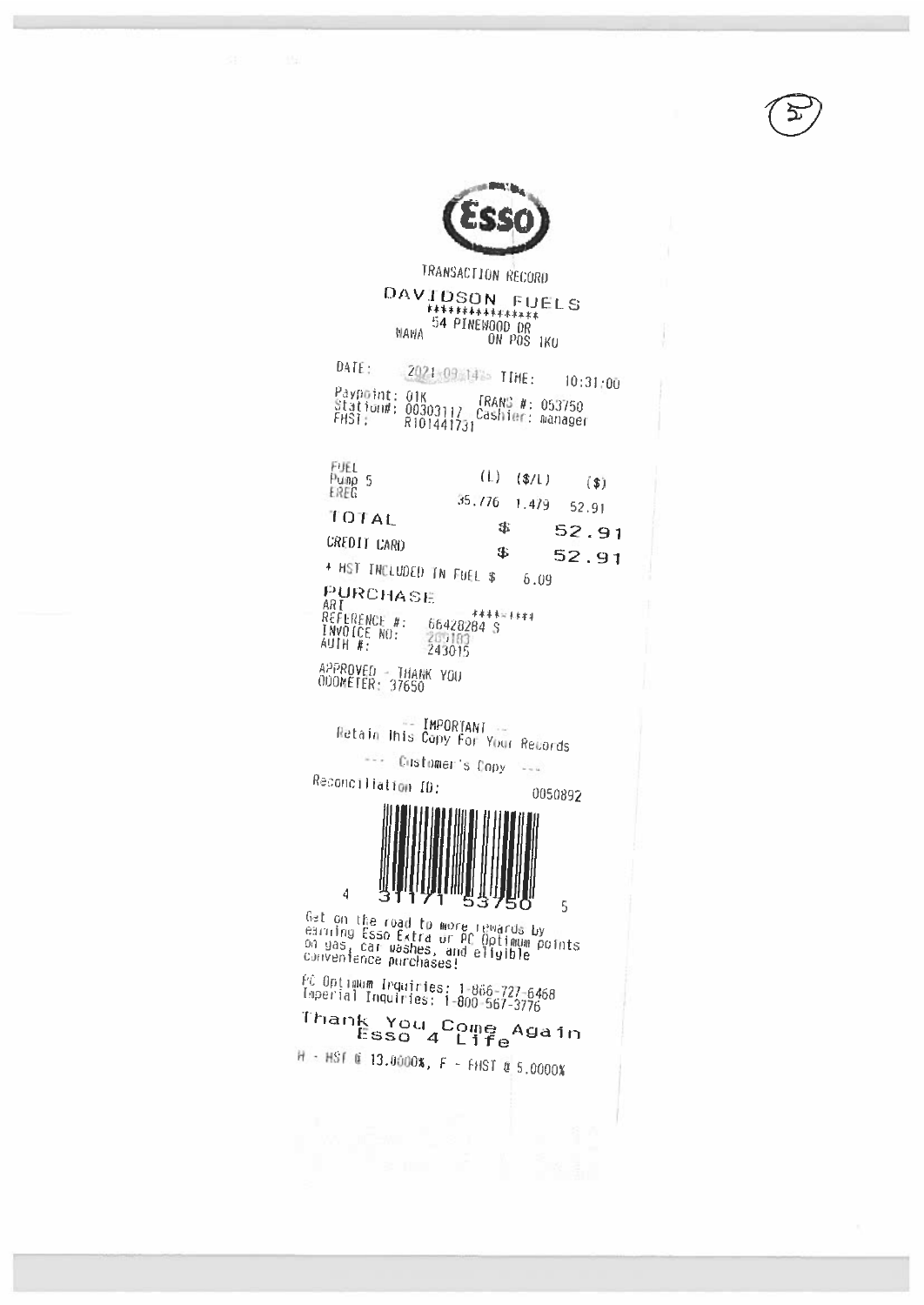### KINGSWAY ESSO

. . . . . . . . . . . . . . . . 184 内部地位 TOSBURY - SHIFTE TEN



### ESSO EXPRESS PAY

2021-09-14 17:32:00

| TRANS #:                    | 564960               |
|-----------------------------|----------------------|
| STATION#:                   | 00303778             |
| FHST #:                     | R101745552           |
| PUMP<br>- 4                 |                      |
| REGLR                       | \$56.03              |
| <b>38.144L AT \$1.469/L</b> |                      |
| HST INCLUDED \$             | 6.45                 |
| TOTAL                       | \$ 56.03<br>\$ 56.03 |
| AR I                        |                      |
|                             |                      |
| <b>TYPE: PURCHASE</b>       |                      |
| ARI                         |                      |
| **********                  |                      |
| REFERENCE #:                |                      |
|                             |                      |

66442135 S INUDICE ND: 210553 AUTH: 229964

APPROUED - THANK YOU ODOMETER: 38188

LOYALTY: NO

GET ON THE ROAD TO MORE REWARDS DY EARNING ESSO EXTRA OR PC OPTIMUM POINTS ON GAS, CAR WASHES, AND ELIGIBLE **CONUENIENCE** PURCHASES? PC OPTIMUM INQUIRIES: 1—866—727—6468 IMPERIAL INQUIRIES: 1—800—567—3776



32/81 64968 F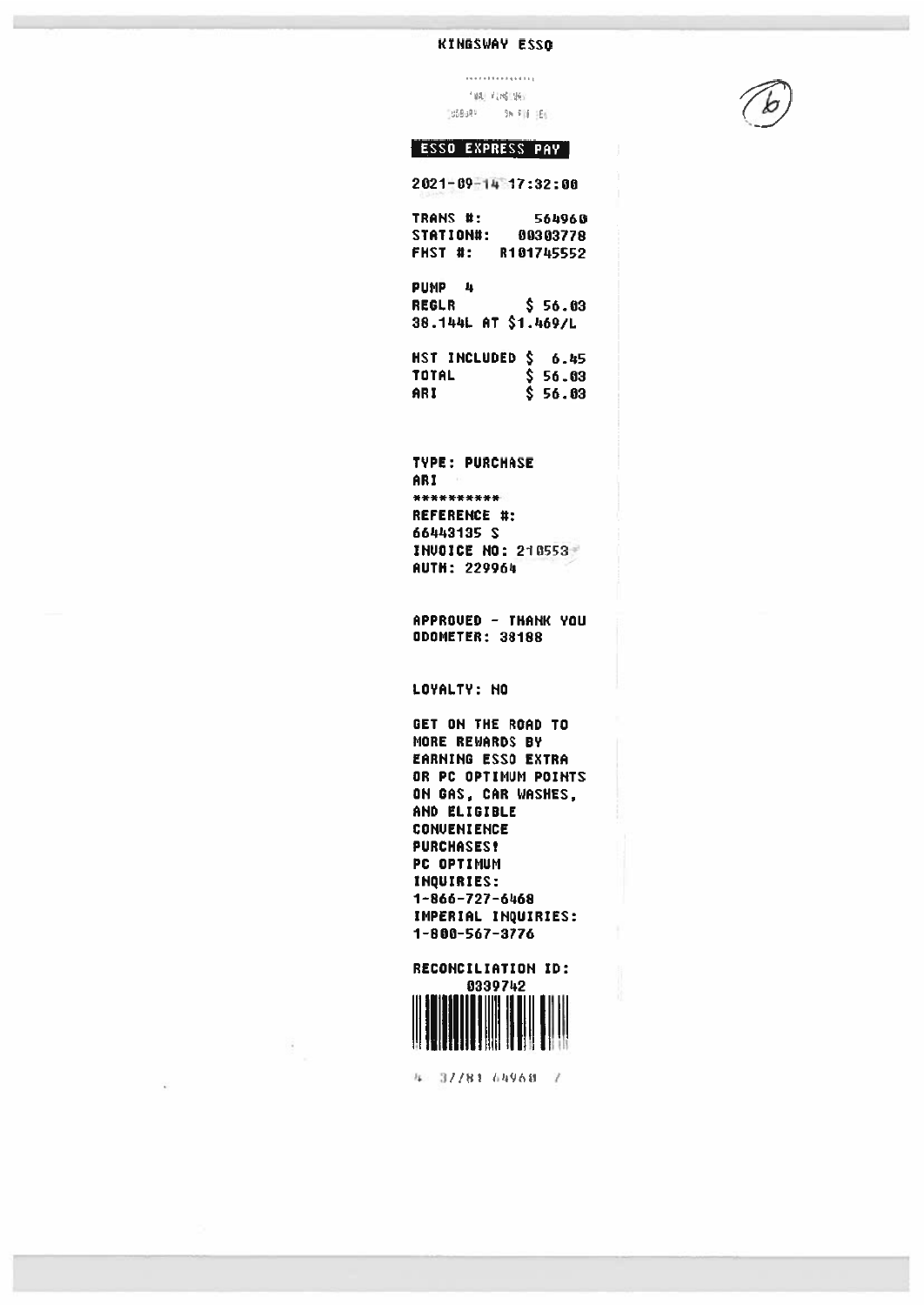#### **ESSO CIRCLE K**

 $.........b$  +  $b$  +  $b$  +  $b$  +  $b$  +  $b$  +  $b$  +  $b$  +  $b$  +  $b$  +  $b$  +  $b$  +  $b$  +  $b$  +  $b$  +  $b$  +  $b$  +  $b$  +  $b$  +  $b$  +  $b$  +  $b$  +  $b$  +  $b$  +  $b$  +  $b$  +  $b$  +  $b$  +  $b$  +  $b$  +  $b$  +  $b$  +  $b$  +  $b$  +  $b$  +  $b$  +  $b$  $5 + 18 - 15$ 機能力 新規局

#### **ESSO EXPRESS PAY**

 $2021 - 09 - 19$  15:30:00

TRANS #: 490642 STATION#: 00302570 GST #: R104855408 PUMP<sub>7</sub> \$ 55.90 **EREG** 41.810L AT \$1.337/L HST INCLUDED \$ 6.43 TOTAL \$55.90  $$55.90$ ARI

TYPE: PURCHASE ARI \*\*\*\*\*\*\*\*\*\*\* REFERENCE #: 66445757 S INUDICE NO: 394385 AUTH: 282758

APPROUED - THANK YOU **ODOMETER: 38800** 

LOYALTY: NO

GET ON THE ROAD TO MORE REWARDS BY EARNING ESSO EXTRA OR PC OPTIMUM POINTS ON GAS, CAR WASHES, AND ELIGIBLE CONVENIENCE **PURCHASES!** PC OPTIMUM INQUIRIES: 1-866-727-6468 IMPERIAL INQUIRIES:  $1 - 800 - 567 - 3776$ 



4 25781 90642 8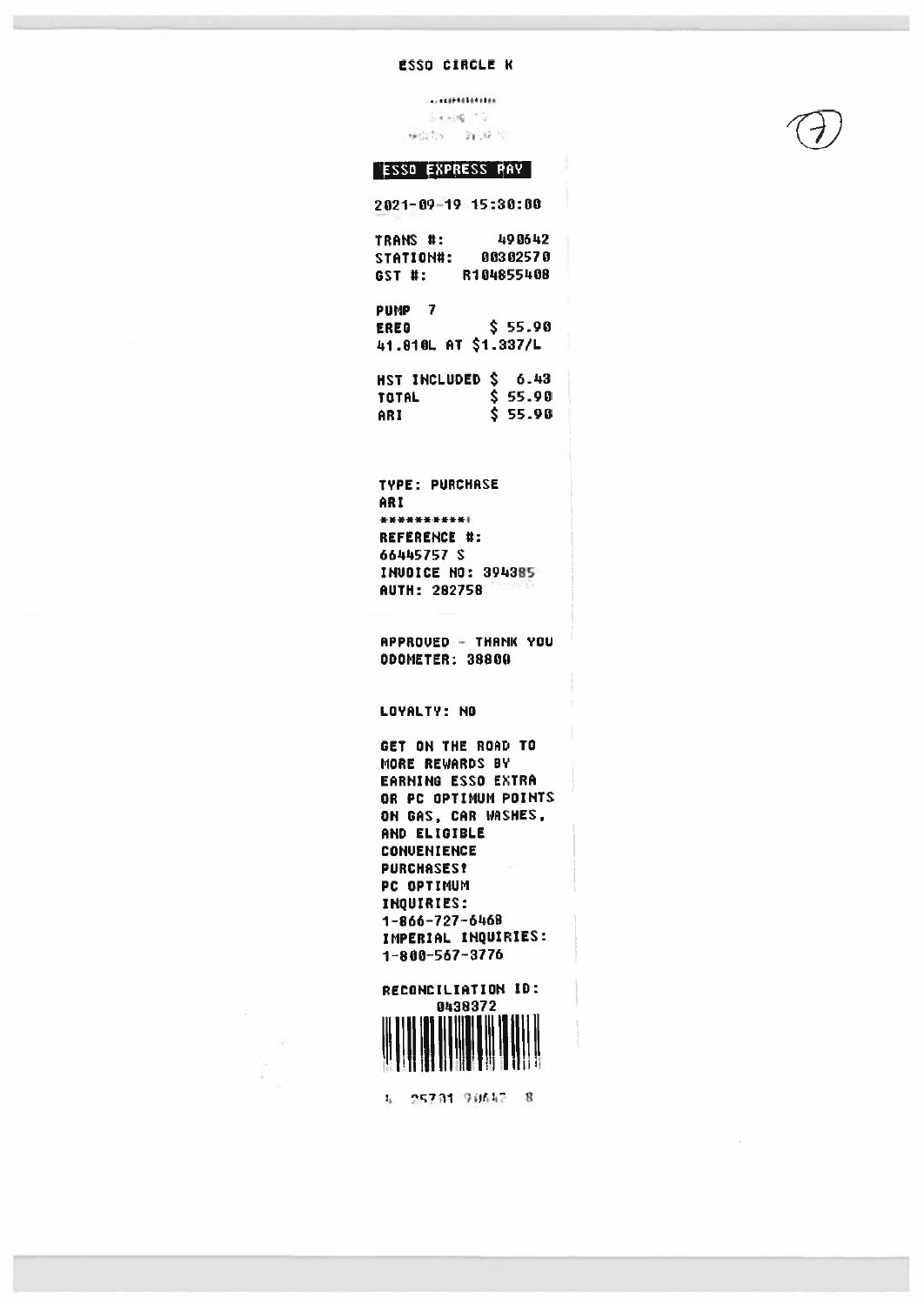$\mathbb{S}^1_{\mathcal{N}_1,\ldots,\mathcal{N}_n}=\mathbb{S}$ 

 $\,<\,$  $\overline{a}$ 

TRANSACTION RECORD MAC'S CEN #103 113 FRONT ST STUQGEON FAL ON P28 2H5 DATE: 2021-09-27 TIME: 13:43:00 Paypoint: 31K TRANS #: <sup>316703</sup> Station#: <sup>00303693</sup> Cashier: canager GST: R882731961 FUEL (L) (\$/L) (\$)<br>Pump 2 2 2 2 2 3 4 2 5 6 5 1 1 1 Punip 2 37.332 1.369 51.11 TOTAL \$ <sup>51</sup> . <sup>11</sup> CREDITCARD \$ <sup>51</sup> .11 \* HST INCLUDED TN FUEL \$ 5,88 PURCHASE \*\*\*\*\*\*\*\*\* ARI REFERENCE #: 65492)3 S TNYOICE NO: 097390<br>AUTH #: 211083 INVOICE NO: nPPROVEO - THANK YOU 000METER: 39313 K CARDHOLDER WILL PAY CARD ISSUER ABOVE ANOUNT PURSUANT TO CARDHOLDER AGREEMENT --- Merchant's Copy Reconciliation ID: 0204467 4 38981 18703 6 Get on the road to more rewards by earning Esso Extra or PC Optimum points on gas, car washes, and eligible<br>convenience purchases! PC Optimum Inquiries: 1-866-727-6468<br>Imperial Inquiries: 1-800-567-3776

 $H - HST C 13.0000$ %,  $G - GST C 5.0000$ %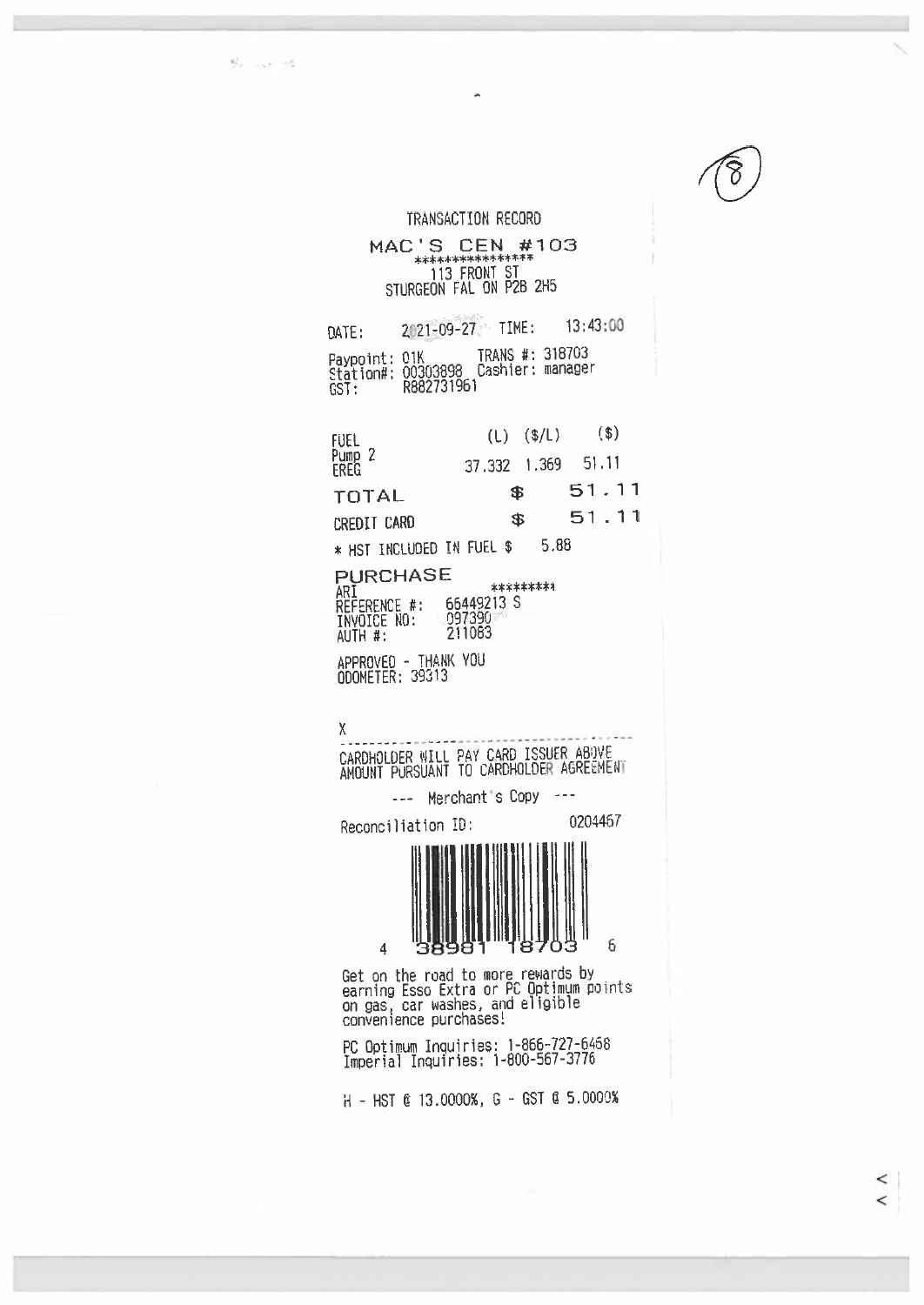

STORE 806 410 Government Road East<br>Kapuskastng, ON PSN 2X7

### 100/29/2021

| $\sim$ issotion #: $-$ 6116008                                                                    |                                |               |
|---------------------------------------------------------------------------------------------------|--------------------------------|---------------|
| Ghill it                                                                                          | Prince                         | lotal         |
| i Regular Unleaded<br>5<br>Pump:<br>Litres:<br>$\frac{1}{2}$ / 1.1                                | 57 65 57.65<br>38.977<br>1.479 |               |
| 3.1:3.8<br>$30 - 5$ Tax                                                                           |                                | 57.65<br>0.00 |
| $W^{[1,2]}$                                                                                       |                                | 57.65         |
| RETTIVED<br>£0H<br>XXXXXXXXX<br>1.p. oved<br>$4 + 1 + 6: 533230$<br>[ voice Number: 0497345130. . | SWIPHD                         | 57.65         |

1 ExingEompanyNameALBERTA GOVERNMENT

Poss6 Clerk:295 080606116003 Poi:5 Clerk:295 **FOR GENAL** of the adjournment of the process of the adjourn-This diesel fuel contains no visible

evidence of dve<br>
evidence of dve<br>
evidence of dve<br>
evidence of dve<br>
evidence of dve<br>
evidence of dve<br>
evidence of dve<br>
evidence of dve<br>
evidence of dve<br>
evidence of dve<br>
evidence of dve<br>
evidence of dve<br>
evidence of dve<br>
e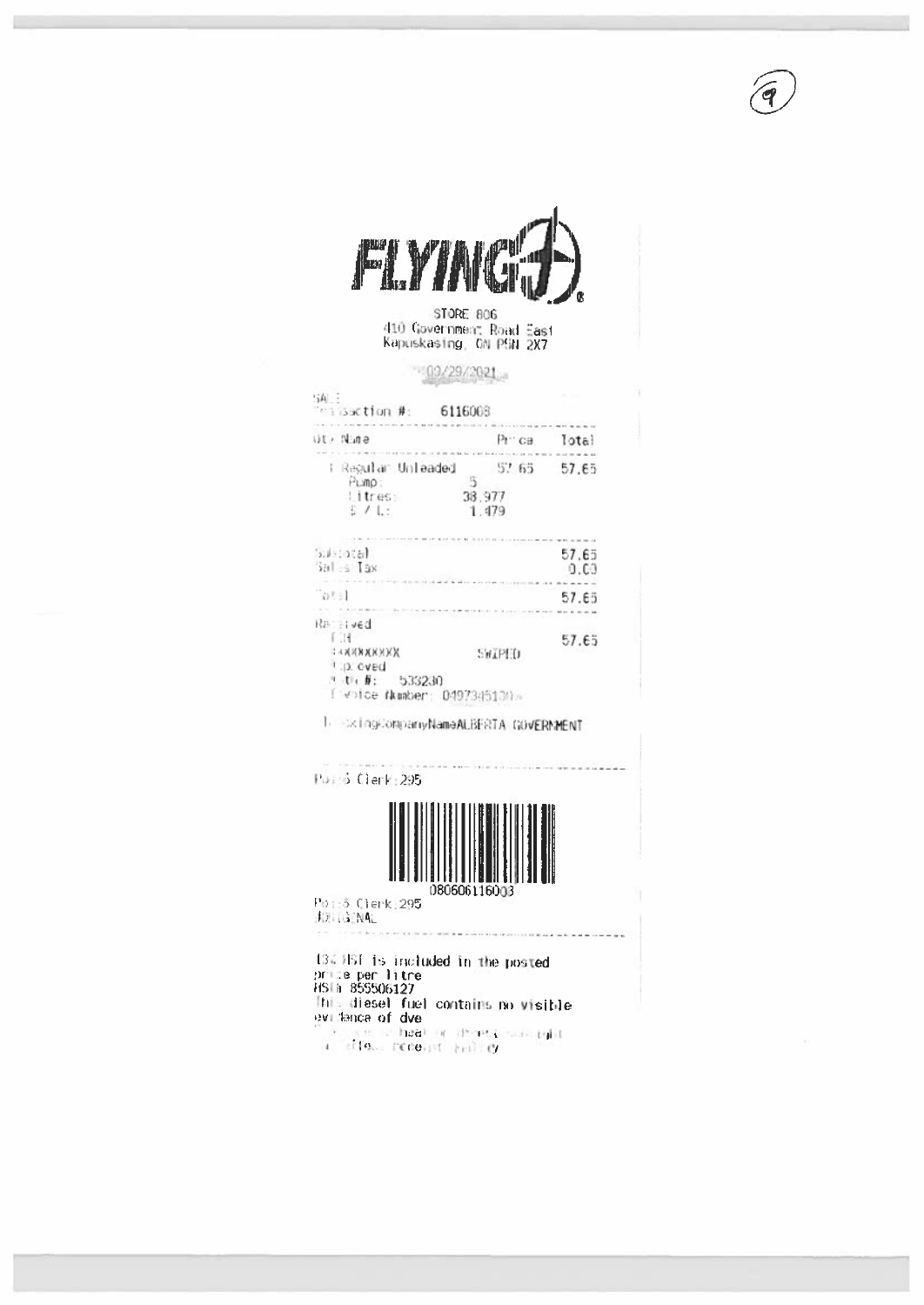#### ESSU VINULL IN

**Billinehrenne** (版) 网络中转花了 /Hinde3.307 02 876 067

#### **ESSO EXPRESS PAY**

 $2021 - 09 - 30 = 09 : 50 : 00$ 346506 TRANS #: STATION#: 00325688

PUMP<sub>1</sub>  $$61.76$ REGLR 42.125L AT \$1.466/L

HST INCLUDED \$ 7.10<br>TOTAL \$ 61.76<br>ARI \$ 61.76 ARI

**TYPE: PURCHASE** ARI \*\*\*\*\*\*\*\*\*\*\* REFERENCE #: 66470070 S INVOICE NO: 206001 AUTH: 261370

APPROUED - THANK YOU **ODOMETER: 48456** 

LOYALTY: NO

GET ON THE ROAD TO MORE REWARDS BY EARNING ESSO EXTRA OR PC OPTIMUM POINTS ON GAS, CAR WASHES, AND ELIGIBLE CONVENIENCE **PURCHASES?** PC OPTIMUM INQUIRIES: 1-866-727-6468 IMPERIAL INQUIRIES: 1-800-567-3776



4 56881 46586 1

 $\mathcal{F}=\mathcal{G}_{\mathcal{A}}$ 

 $\label{eq:2.1} \mathbb{E}[\mathbf{q}]\geq \mathbb{E}[\mathbf{q}]\frac{1}{\sqrt{2}}\mathbb{E}[\mathbf{q}]\frac{1}{\sqrt{2}}$ 

MISSED EARNING **HD PERFECT**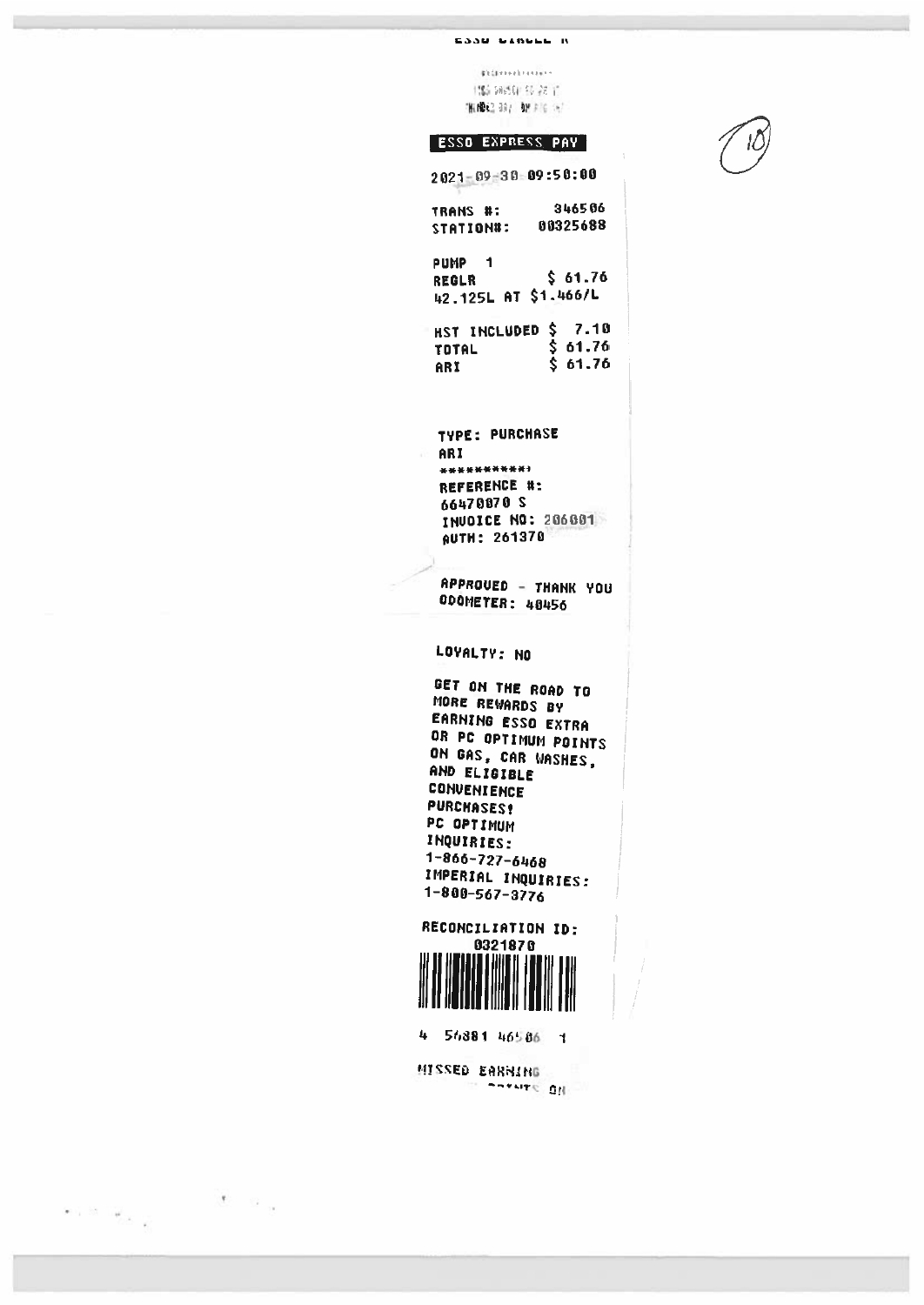### Classification: Protected A

3086 PEMBINA AND DAL<br>3086 PEMBINA AND DAL<br>WINNIPEG<br>204) 269-5309 MB V-Power<br>PUMP No.<br>LITRES<br>PRICE/L<br>POTAL FUEL  $\begin{array}{c} 27.702 \\ 1.579 \\ 1.579 \\ 43.74 \end{array}$  $\sim$   $\sim$ TOTAL SALE<br>AB GOVT  $$43.74$ <br> $$43.74$ FUEL INCLUDES<br>GST - Fuel \$2.08<br>No. 137400032RT TYPE: ACHAT AB GOVT<br>XXXXXXXXXXX MNT: 43.74 \$<br>DATE: 2021/10/01<br>HEURE: 13:56:10<br>TERM: 89228F3E<br># REF: 9010750020 S<br># AUTOR: 435341 COMPT KIL Nº 41394 00 APPROUVEE - MERCI NO. DE FACTURE:<br>6128526 -- IMPORTANT<br>conserver cette<br>copie pour vos<br>dossiers \*\*\* COPIE.DU CLIENT \*\*\*\*\*\*\*\*\*\*\*\*\*\*\*\*\*\*\*\* Pay from your phone<br>With Shell EasyPay!<br>WWW.shell.ca/app \*\*\*\*\*\*\*\*\*\*\*\*\*\*\*\*\*\*\* YOUR OPINION COUNTS<br>Tell us about your<br>recent visit at<br>www.shell.ca/opinion<br>and you could win a<br>FUEL FOR A YEAR<br>\*Receipt Required THANK YOU<br>Questions?<br>1-800-661-1600 STORE: C12525<br>TRAN: 6128526<br>10/1/2021 1:56:10

**WELLUUML**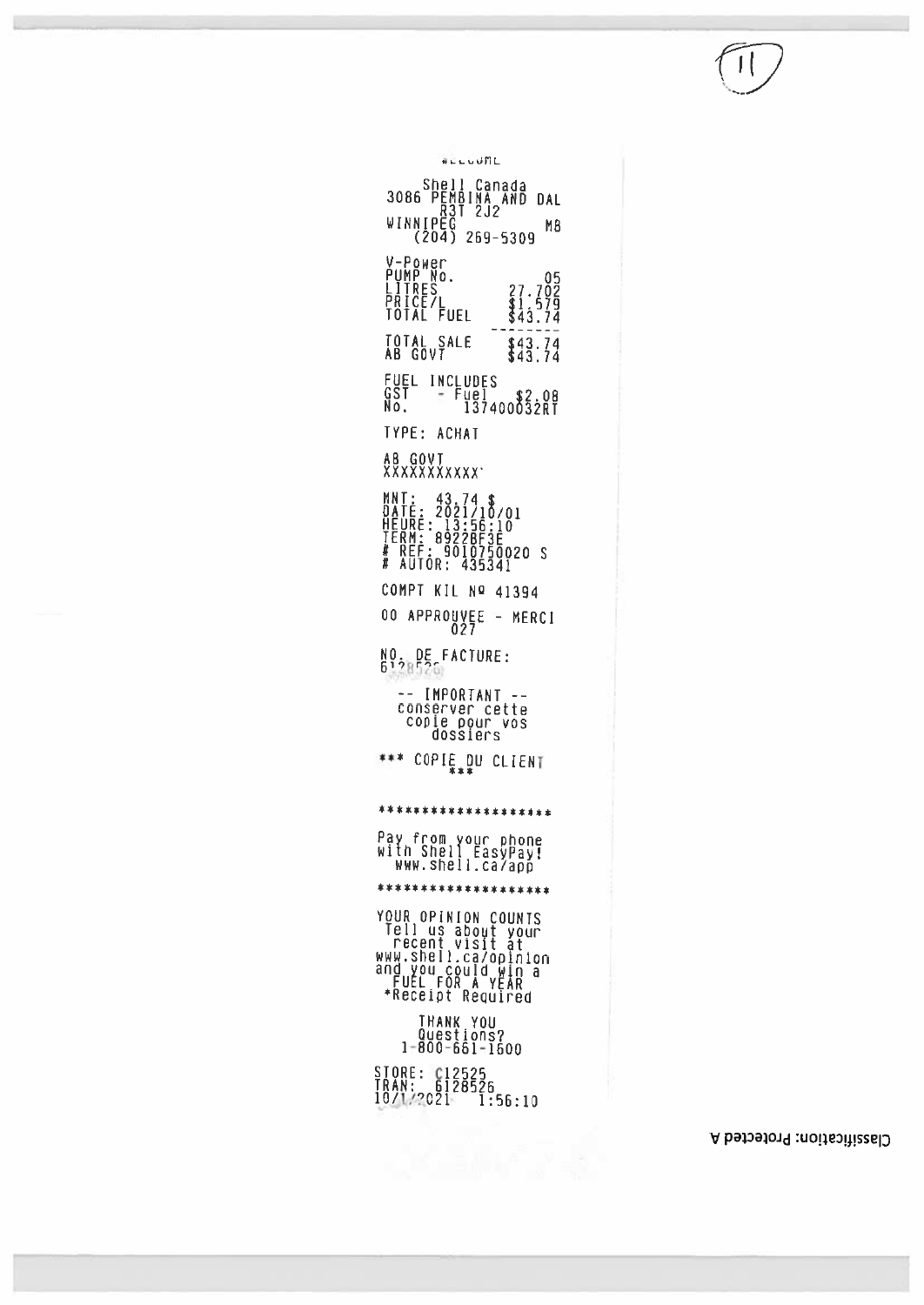# ESSO /-ELEVEN 26713

**CHEMISTERS** 5 STORE N **LIEVBURN** SK S4H 1N6

# ESSO EXPRESS PAY

 $2021 - 10 - 02$  14:04:00

TRANS #: 033012 STATION#: 00303628 GST #: R119335453 GSTU #: R119335453

PUMP<sub>7</sub> **EREG**  $$53.62$ 42.591L AT \$1.259/L

GST INCLUDED \$ 2.55 TOTAL \$ 53.62 ARI  $$53.62$ 

**TYPE: PURCHASE** ARI \*\*\*\*\*\*\*\*\*\* REFERENCE .. 66442254 \$ **INVOICE NO: 188922 AUTH: 276168** 

APPROUED - THANK YOU **ODOMETER: 41912** 

LOYALTY: NO

GET ON THE ROAD TO MORE REWARDS BY EARNING ESSO EXTRA OR PC OPTIMUM POINTS ON GAS, CAR WASHES, AND ELIGIBLE **CONVENIENCE PURCHASES!** PC OPTIMUM INQUIRIES: 1-866-727-6468 IMPERIAL INQUIRIES:  $1 - 800 - 567 - 3776$ 

RECONCILIATION ID: 0031165

4 36281 33812 1

MISSED EARNING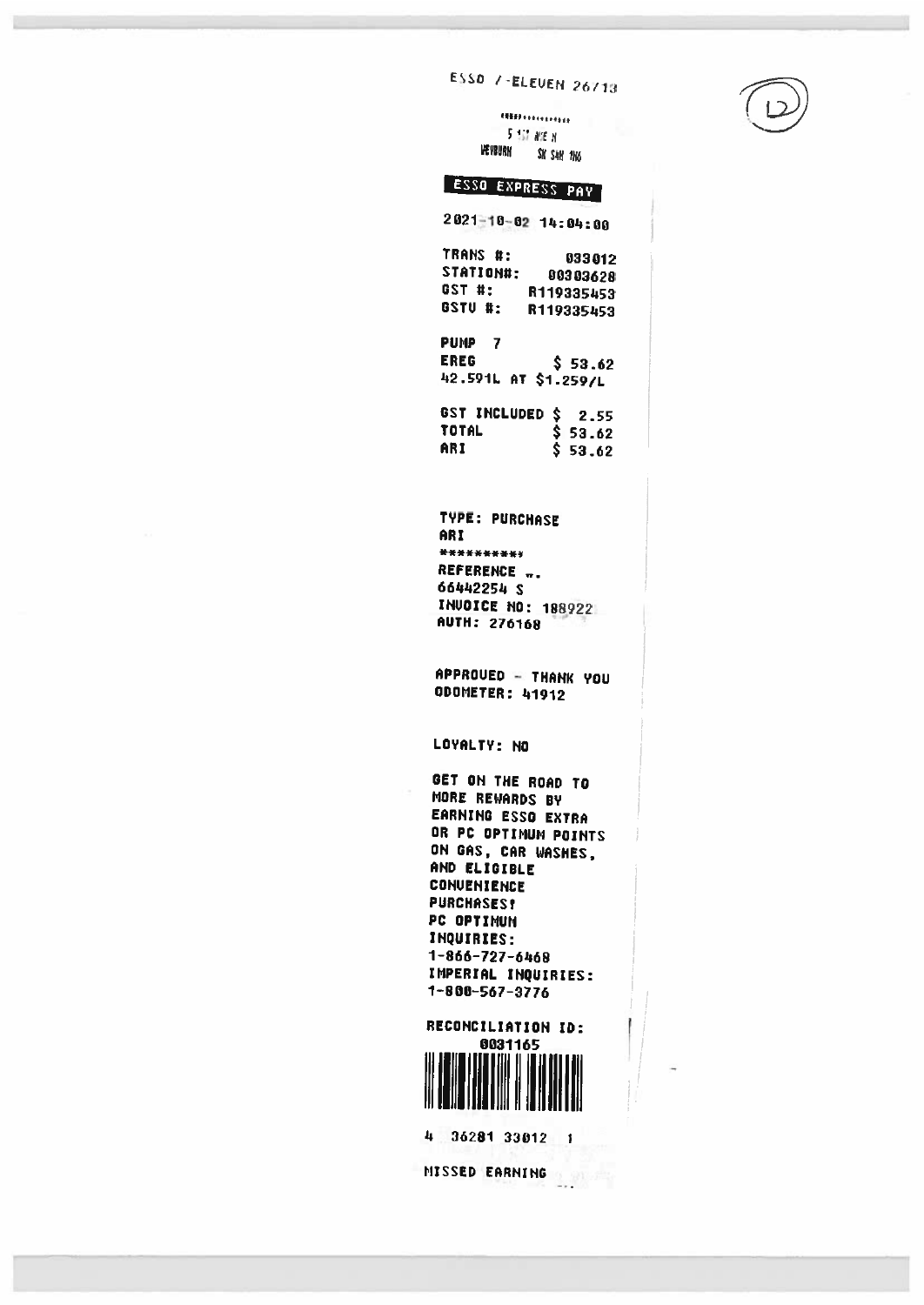PEIRO CHNHOR HUY 14 60% 26 HACKLIN SASKATCHEWAN

**SOL2C0**  $(306) - 753 - 2077$ 

8103932604 **GST #:** 11972928A8 **PST #:** PC086753: 033665501 PAYPOINT: 033665501 **TERMINAL: 033665556** INUDICE NO: 151936

 $2021 - 10 - 03$  13:22

PUMP<sub>6</sub> **REGULAR** 29.024L AT \$1.319/L FUEL SALES \$ 38.28

 $$1.82$ GST INCLUDED

 $$38.28$ **TOTAL** 

\$38.28 ARI-GOUT OF

**TYPE: PURCHASE** 

ARI-GOUT OF \*\*\*\*\*\*\*\*\*\*\* 42654AU **ODOMETER:** 912685 TH #: SYSTRACE: 151936

APPROVED THANK YOU

-- IMPORTANT --RETAIN THIS COPY FOR YOUR RECORDS - CUSTOMER'S COPY -

YOU COULD HAVE EARNED 291 PETRO-POINTS. REDEEM POINTS FOR FREE GAS & MORE. JOIN TODAY -IT'S FAST, FREE AND EASY. DOWNLOAD THE PETRO-CANADA APP TO JOIN.

LOYALTY TRAHS #47365#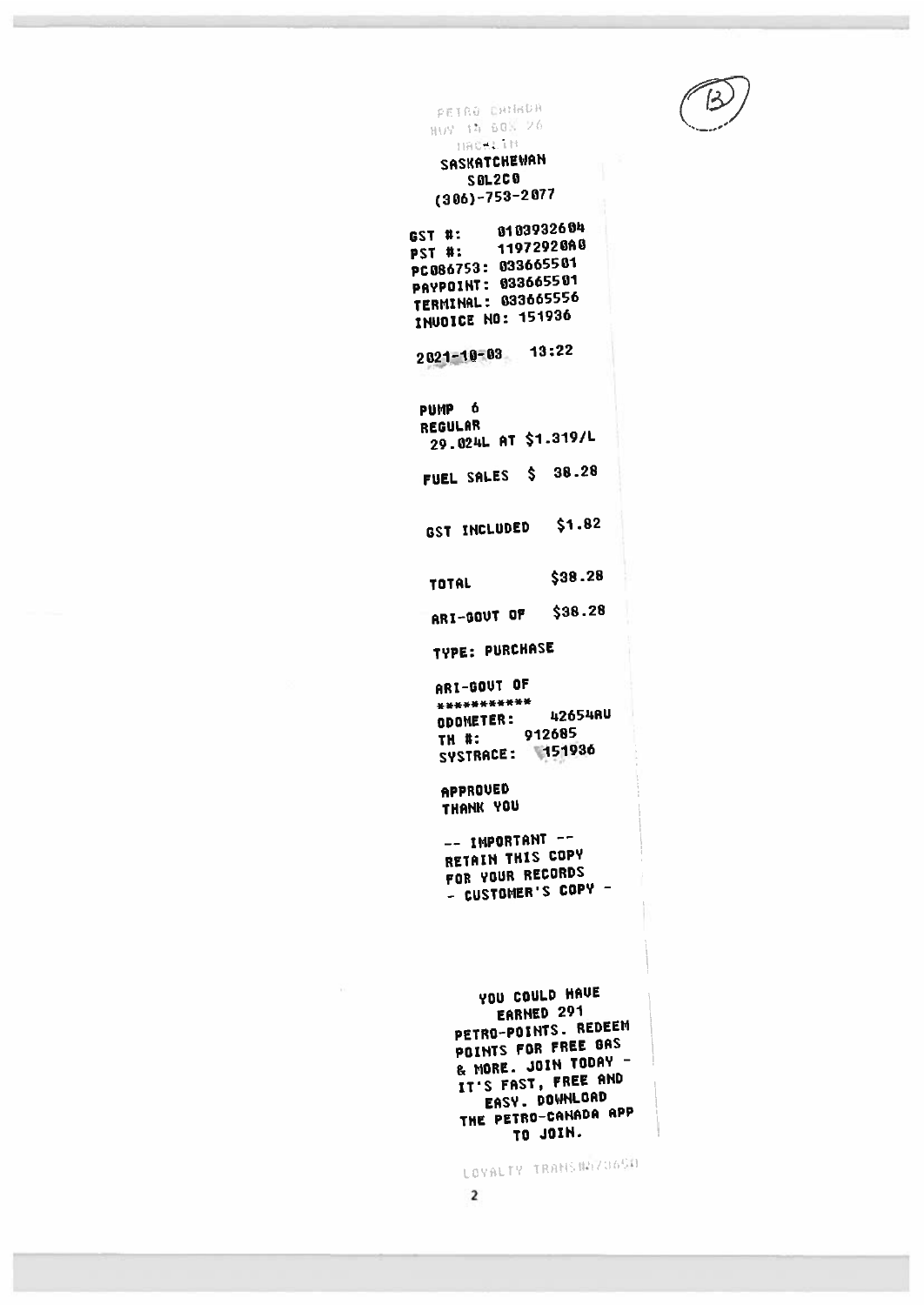|                                                                                                                                                                                                                                                                                      | $\underline{\Pi} = \Xi_{\mu} - 1$ at<br>$a_{\text{max}} = a^{-1}$                                                                                                                                           |  |  |  |  |
|--------------------------------------------------------------------------------------------------------------------------------------------------------------------------------------------------------------------------------------------------------------------------------------|-------------------------------------------------------------------------------------------------------------------------------------------------------------------------------------------------------------|--|--|--|--|
| UU00-611 LUJUJ<br>Tax Description<br>$\label{eq:1} \mathbf{P}(\mathbf{r},\mathbf{r}) = \mathbf{P}(\mathbf{r},\mathbf{r}) = \left\{ \begin{array}{ll} \mathbf{P}(\mathbf{r},\mathbf{r}) \in \mathbb{R}^3, \\ \mathbf{P}(\mathbf{r},\mathbf{r}) \in \mathbb{R}^3, \end{array} \right.$ | Gly Anount                                                                                                                                                                                                  |  |  |  |  |
| F Bronze<br>29.975 L e \$1.319/T                                                                                                                                                                                                                                                     | $NQ^T$<br>$59,54$ \$                                                                                                                                                                                        |  |  |  |  |
|                                                                                                                                                                                                                                                                                      | Sub Total 39,54 \$<br>5,0% GST tax on 0,00\$ 0,00\$<br>6,0% PST tax on 0,00\$ 0,00\$<br>20.0% PST VP tax on 0,00 \$ 0.00 \$<br>5.0% GSF VP tax on 0,00 \$ 0.00 \$<br>AB GO/T: 59,54 \$<br>thange $-0.00$ \$ |  |  |  |  |
|                                                                                                                                                                                                                                                                                      | Fuel Includes - GST - 5,0% - 1,88 \$<br>Fuel Includes - PST - 6,0% - 0,00 \$<br>$CST - Fuel - EX$ No. $700364126$ R $10001$                                                                                 |  |  |  |  |
| TYPE: ACHAT                                                                                                                                                                                                                                                                          |                                                                                                                                                                                                             |  |  |  |  |
| AB GOVI                                                                                                                                                                                                                                                                              |                                                                                                                                                                                                             |  |  |  |  |
| $39.51$ \$<br>MONTANT :<br>2021/10/03<br>DATE:<br>09:40:45<br>HEURE:<br>89222032<br>TERMINAL:<br><b>SUITAROJIO S</b><br># REFLERENCE:<br>454357<br># AUTOR:                                                                                                                          |                                                                                                                                                                                                             |  |  |  |  |
| COMPI KIL N° 42286                                                                                                                                                                                                                                                                   |                                                                                                                                                                                                             |  |  |  |  |
|                                                                                                                                                                                                                                                                                      | 00 AFPROLIVEL - MERCI 027                                                                                                                                                                                   |  |  |  |  |
| NO. DE FACTURE: 3050377                                                                                                                                                                                                                                                              |                                                                                                                                                                                                             |  |  |  |  |
|                                                                                                                                                                                                                                                                                      | -- IMPORTANT --<br>conserver catte copie pour vus dossiers                                                                                                                                                  |  |  |  |  |
|                                                                                                                                                                                                                                                                                      | <b>*** COPIE DU CLIENT +**</b>                                                                                                                                                                              |  |  |  |  |
| $\mathcal{A}$                                                                                                                                                                                                                                                                        | - 希望來水台生本水水屋屋里去去不不不不不打去洗水是水动着去洗洗水的水道不再看去来。                                                                                                                                                                  |  |  |  |  |
| Download the Shell app and pay from<br>your phone with Shall EasyPay!<br>www.shell.ca/app                                                                                                                                                                                            |                                                                                                                                                                                                             |  |  |  |  |
| <b>######### YOUR CPINTON COUNTS ##########</b><br>Tell us about your recent visit at<br>www.shell.ca/opinion                                                                                                                                                                        |                                                                                                                                                                                                             |  |  |  |  |

and you could win FUEL FOR A YEAR. 

 $\label{eq:2.1} \begin{split} \mathcal{O}(d) = & \mathcal{O}(d) = \mathcal{O}(d) \,,\\ \mathcal{O}(d) = & \mathcal{O}(d) = \mathcal{O}(d) \,,\\ \mathcal{O}(d) = & \mathcal{O}(d) = \mathcal{O}(d) \,,\\ \mathcal{O}(d) = & \mathcal{O}(d) = \mathcal{O}(d) \,,\\ \mathcal{O}(d) = & \mathcal{O}(d) = \mathcal{O}(d) \,,\\ \mathcal{O}(d) = & \mathcal{O}(d) = \mathcal{O}(d) \,,\\ \mathcal{O}(d) = & \mathcal{O}(d) = \mathcal{O}(d$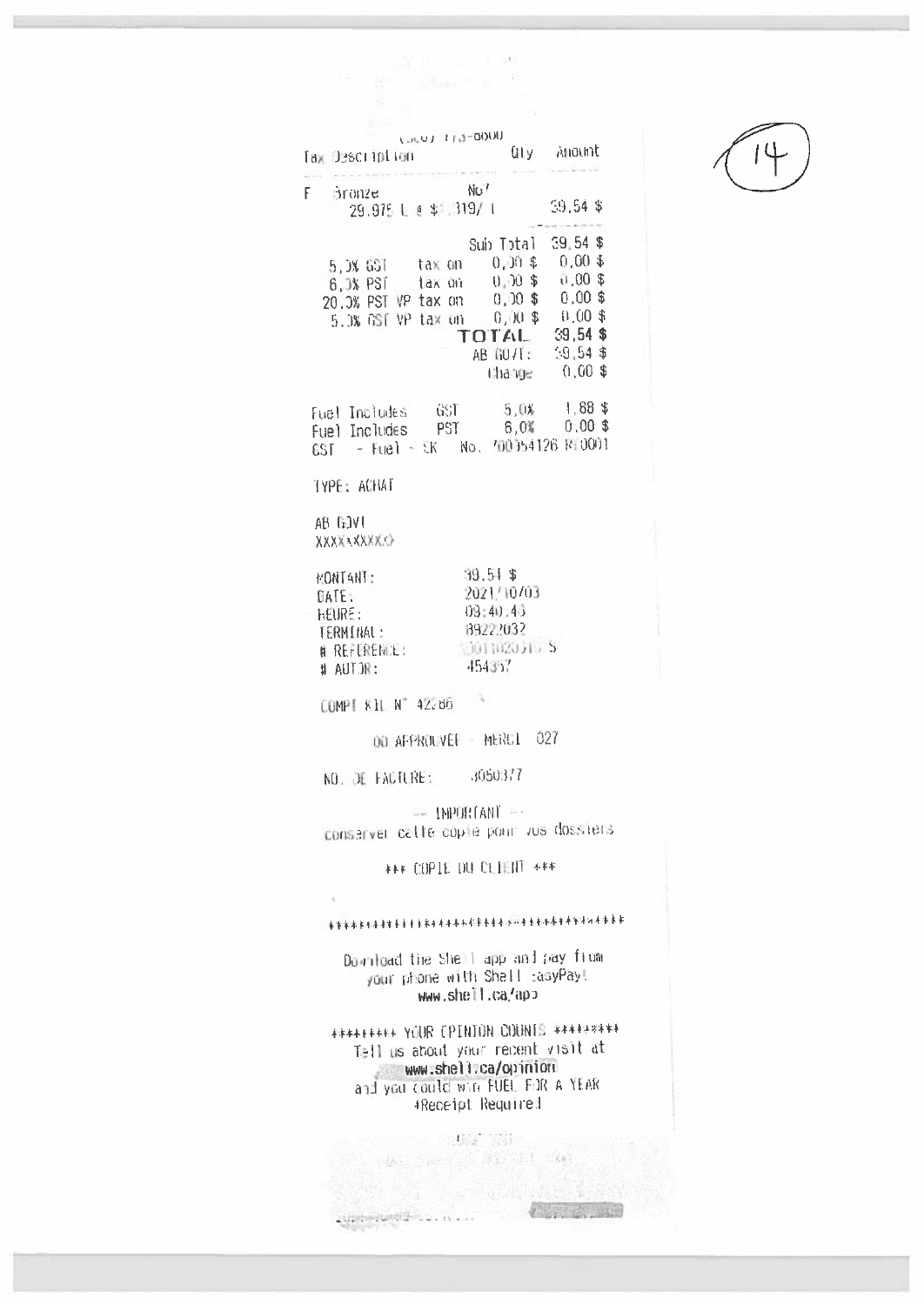| WELCOME                                                                                                                                                                                                                                                                                                 |           |
|---------------------------------------------------------------------------------------------------------------------------------------------------------------------------------------------------------------------------------------------------------------------------------------------------------|-----------|
| Shell Canada<br>Еâ<br>Găsoline Alley<br>53<br>AВ<br>Red Deer County<br>(403) 343-6555                                                                                                                                                                                                                   |           |
| Bronze<br>01<br>PUMP No.<br>$\frac{38}{12}$ $\frac{167}{379}$<br>$52,63$<br>PUME<br>LITRES<br>PRICE/L<br>PATAL FUEL<br>52,63\$<br>TOTAL SALE<br>AB GŌVĪ<br>INCLUDES<br>FUEL<br>Fuel 2,51\$<br>GŠĪ<br>$\overline{\phantom{a}}$<br>N٥.<br><b>TYPE: PURCHASE</b><br><b>AB GOVT<br/>XXXXXXXXXXX</b><br>AMT: |           |
| \$ 52.63<br>2021/11/03<br>15:50:23<br>0911280040<br>9011280040<br>451336<br>ATÉ:<br>IME:<br>ERM:<br>D<br>ţ<br>-S<br>ŔĒ<br>TH:<br>AU                                                                                                                                                                     |           |
| Odometer : 123<br>APPROVED = THANK                                                                                                                                                                                                                                                                      |           |
| 00<br>YŎU <sup>-</sup> Ô27                                                                                                                                                                                                                                                                              | gas 52.63 |
| INVOICE NUMBER:<br>2798249                                                                                                                                                                                                                                                                              |           |
| IMPORTANT -<br>Retain this copy for<br>your records                                                                                                                                                                                                                                                     |           |
| CUSTOMER COPY<br>***<br>***                                                                                                                                                                                                                                                                             |           |
| ********************                                                                                                                                                                                                                                                                                    |           |
| Pay from your phone<br>with Shell EasyPay!<br>WWW.shell.ca/app                                                                                                                                                                                                                                          |           |
| ********************                                                                                                                                                                                                                                                                                    |           |
| <b>YOUR OPINION COUNTS</b><br>Tell us about your<br>recent visit at<br>WWW.shell.ca/opinion<br>ang you could win a<br>FUEL FOR A YEAR<br>*Receipt Required                                                                                                                                              |           |
| <b>THANK YOU</b><br>Ouestions?<br>1-800-661-1600                                                                                                                                                                                                                                                        |           |
| STORE: C10626<br>TRAN: 2798249<br>2021/11/03 15:50:23                                                                                                                                                                                                                                                   | ٧١        |
|                                                                                                                                                                                                                                                                                                         |           |

å,

 $\bar{z}$